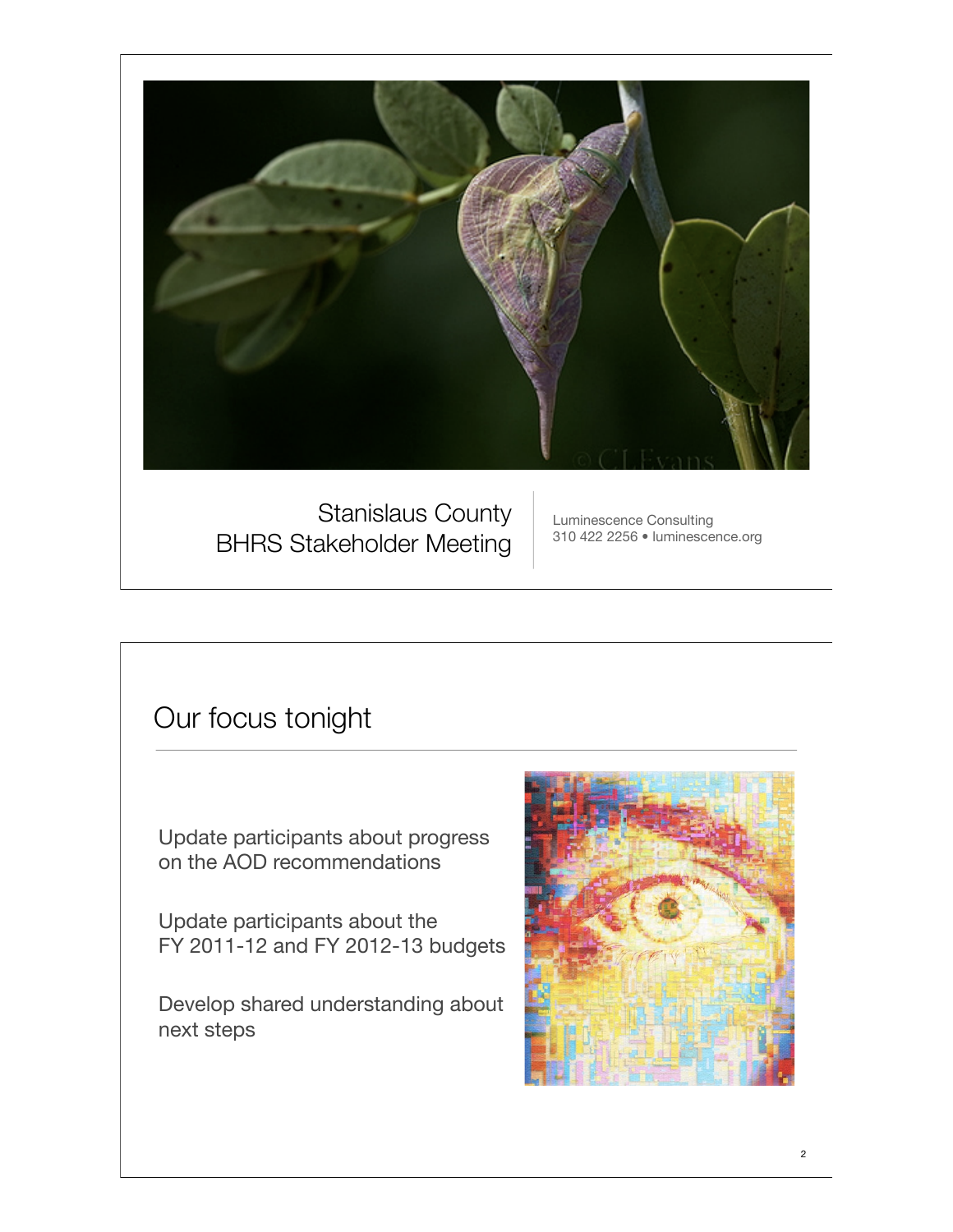

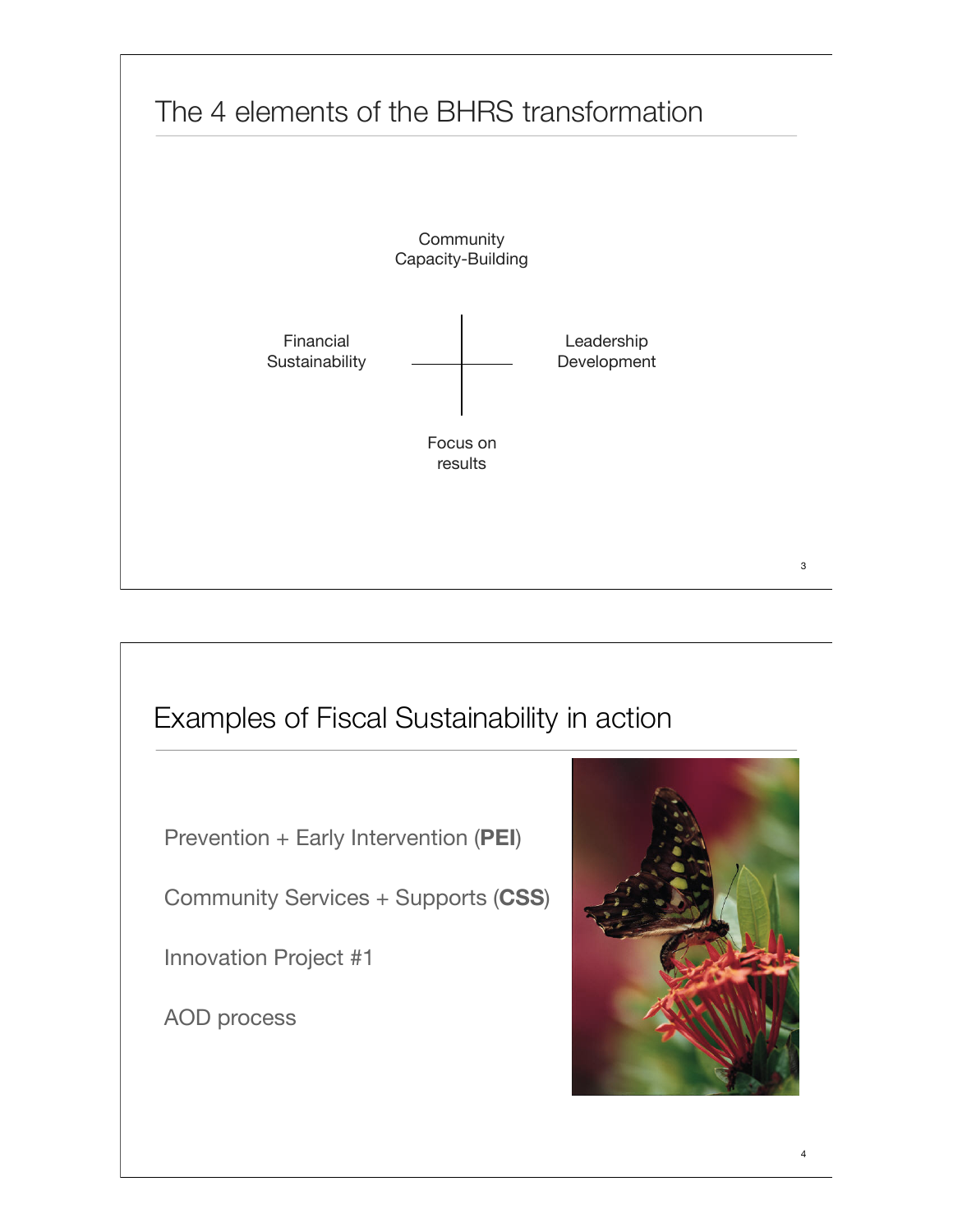

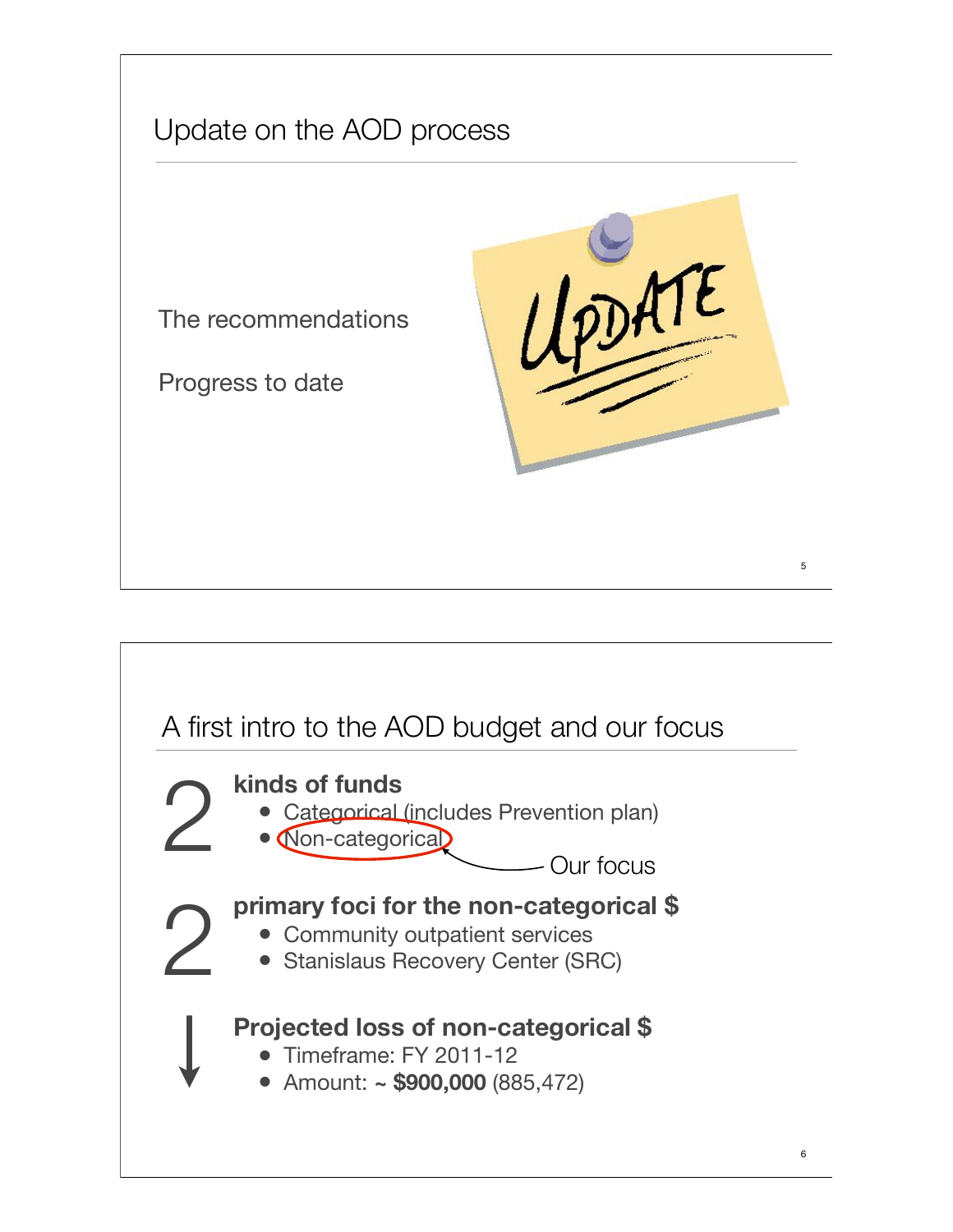

| <b>Allocation Recommendations Approved by Consensus</b> |                                               |                                                 |                  |              |
|---------------------------------------------------------|-----------------------------------------------|-------------------------------------------------|------------------|--------------|
| <b>AOD Program</b>                                      |                                               | $\textsf{Fed} + \textsf{other}$<br>public funds | <b>User Fees</b> | <b>Total</b> |
| 1                                                       | <b>Community Liaison</b>                      | 120,000                                         | 0                | 120,000      |
| 2                                                       | <b>Sober Living Services</b>                  | 0                                               | 119,621          | 119,621      |
| 3                                                       | <b>Post-detention services</b>                | 209,000                                         | 0                | 209,000      |
| 4                                                       | <b>SRC Detox services</b>                     | 394,525                                         | 38,706           | 433,231      |
| 5                                                       | <b>Day Treatment services</b>                 | 228,216                                         | 26,694           | 254,910      |
| 6                                                       | <b>Community-located OP</b><br>+ IOP services | 298,037                                         | 46,580           | 344,617      |
| $\overline{7}$                                          | <b>Non-SRC Residential</b>                    | 140,000                                         | 0                | 140,000      |
| Totals                                                  |                                               | 1,389,778                                       | 231,601          | 1,621,379    |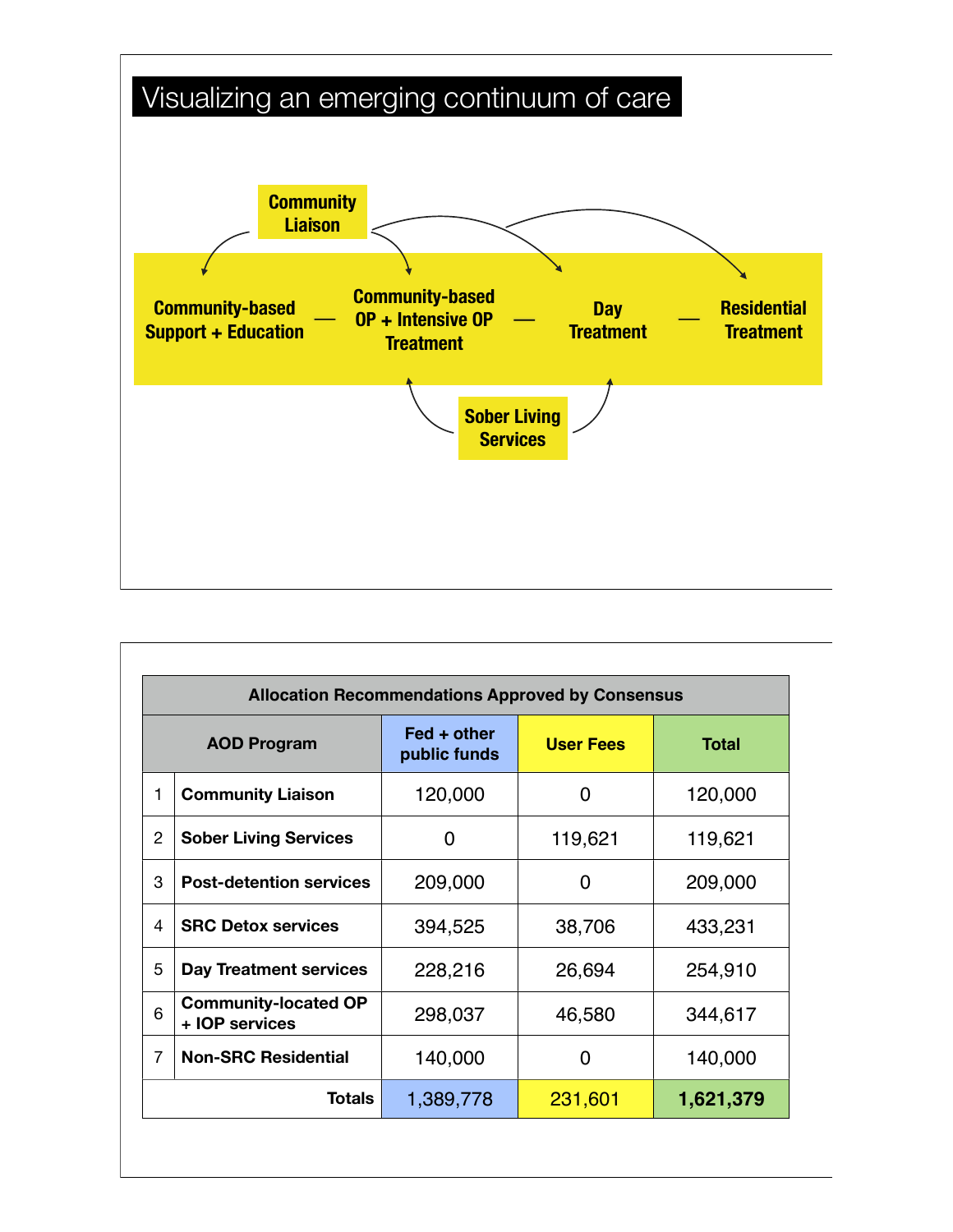

Progress to date on the AOD recommendations

# The FY 2011-12 and FY 2012-13 budgets Understanding components of the BHRS budget What we do and don't know